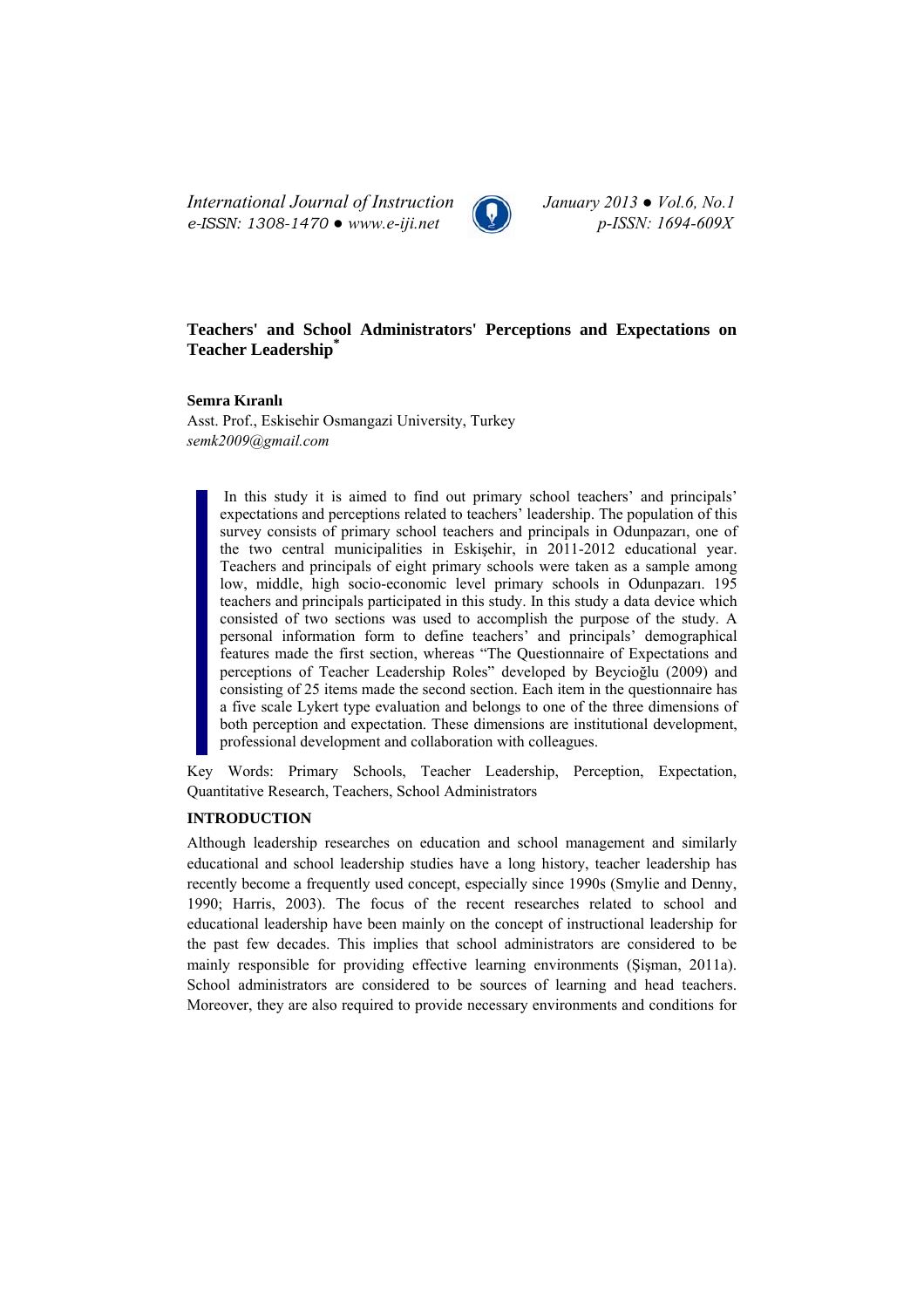effective learning and to support teachers in every possible way (Şişman, 2011a; 2011b).

The main learning environment at school is classroom where a teacher has to carry out the role of a leader as a person of authority and power. However, learning is not limited to classroom environment. Teachers have to undertake the role of a leader both inside the school and in extra-curricular environments. Variables such as in-school environment, the school structure, school climate and school culture may either hinder or support teachers undertaking leadership roles. According to TIMSS 2007 results, schools in Turkey seem to have problems in terms of school environments and culture. In order to develop a better understanding of learning schools and to get the intended results from educational and school reforms in Turkey, school administrators and teachers must take on teacher leadership roles in the ongoing process (Şişman, Acat, Aypay and Karadağ, 2011c).

In Turkey, teachers' tasks and responsibilities were defined by rules and regulations under the headings of education, teaching and administration. The concept of administration here can be taken closely associated with teacher leadership terms. Although there has been quite a large literature on teacher leadership, it has not got a clear, standard, widely accepted single definition. Teachers may be expected to take on various roles as the roles in school structures and functions may vary from country to country. Teacher leadership is closely related to school effectiveness and school development studies which have gained high popularity since the 1980s. In short, teacher is one of the key elements of school effectiveness, effective learning and school development.

It is suggested that conceptualization of teacher leadership entails radical cultural changes in educational systems (Silva, Gimbert and Nolan, 2000). Similarly, when the contents of the concept are analyzed, it will be understood that teachers are required to give up or change some of their habits. It is preferred that teacher leadership be conceptualized based on school rather than be handled classroom based. Teacher leadership should be considered in terms of its positive effects on schools, teachers, students and school environment (Blase and Blase, 2001; Silins and Mulford, 2004; Lieberman and Miller, 2005). Teacher leadership behaviors as intellectual models are prerequisites for schools to challenge status quo and to become learning schools and organizations (Senge, 1990).

## **Literature Review**

#### *Defining Teacher Leadership and Dimensions of Teacher Leadership*

There have been various teacher leadership definitions in the international literature of the field. One of them briefly defines that teacher leadership is the ability to encourage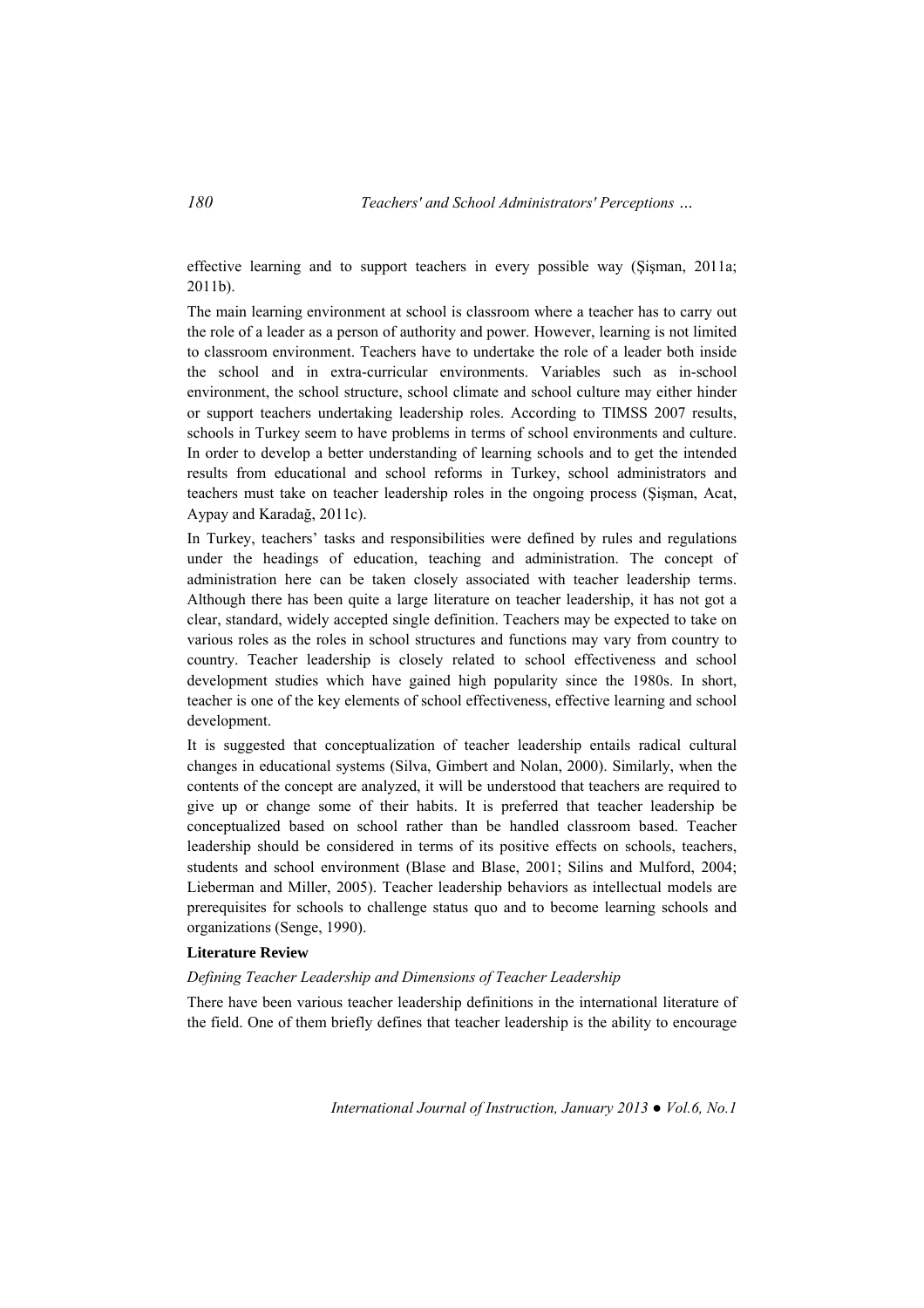colleagues to change (Wasley, 1991). Another definition gives emphasis on teacher leaders' contributions to build learning teacher and leader societies both inside and outside classroom and on ability to influence others for improvement of educational practices. This definition reveals that teacher leadership has three dimensions which are: the act of leading teachers and students which entails facilitating, coaching, mentoring, leadership in study groups and teaching; leadership in school related tasks which entails focusing on school's achievement, participating in task forces and being an active researcher; and leadership in collaboration or decision-making process which entails taking part in school development teams while serving in committees, willingness to collaborate with business and higher education institutions, and participation in parent-teacher organizations (Katzenmeyer and Moller, 2001). Day and Harris (2003) claimed that teacher leadership has four dimensions which are application of school improvement principles in classroom, taking on the role of a participative leader in the process of changing and development, being a negotiator in school development, and providing interpersonal learning which results from close individual and mutual relations with colleagues and in which mutual learning takes place.

When the literature of the field is reviewed, it can easily be noticed that some certain dimensions of teacher leadership have been given stronger emphasis. Among these dimensions are decision-making process, school improvement process and school development planning, teaching and evaluation, inter-colleagues relations, guidance for novice teachers, relations with society and parents, professional development, participation in school's task-forces, contribution to school policies (Greenlee, 2007). Thus, debates on teacher leadership in literature generally conceptualized around the theory of distributed leadership and teacher leadership equals distributed leadership (Groon, 2000; Harris, 2003). Headings of teacher leadership gather around school efficacy, school improvement, teachers' morale and keeping it at high level and democratic values (Frost and Durrant, 2003).

#### *Measuring Teacher Leadership*

There have been numerous attempts to develop some models and devices to measure teacher leadership. In their qualitative research, Beachum and Dentith (2004) interviewed 25 teachers from five well-known different schools in one school district to find out the value of teachers as leaders. Teachers were found as valuable leaders in three subtitles. Certain school frames and organizational types, particular identities and duration shared among teachers, and particular use of outside resources with powerful community relationship were the subtitles they evaluated teachers. Triska (2007) handled teacher leadership based on classroom at three public elementary schools in Northern California with 56 teachers. He studied teacher leadership using both questionnaires and interviews in his study within five dimensions. Namely, these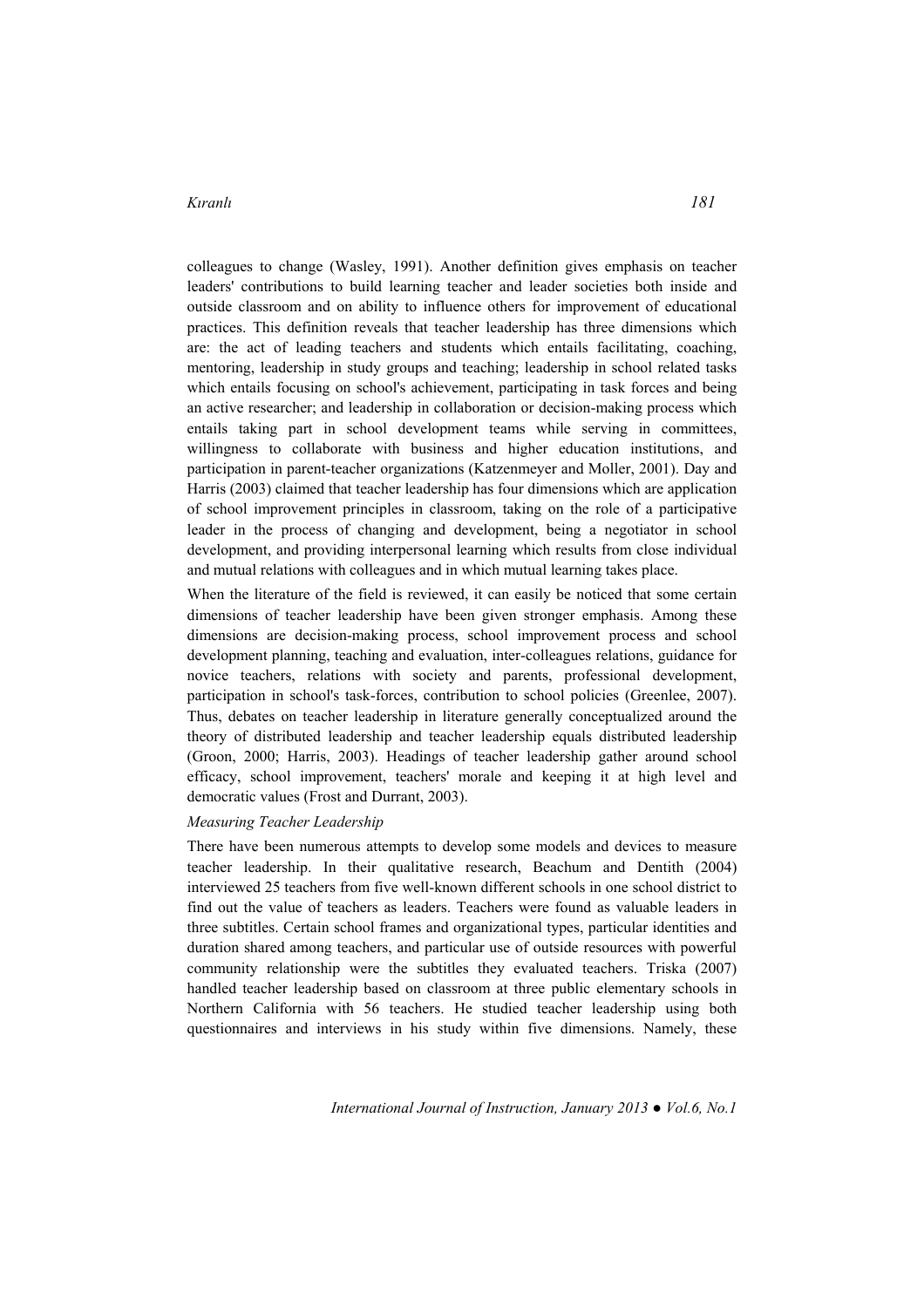dimensions are students' success and contact, initiating and risk taking, reliability, focus on collaboration and traditional leadership. A measuring device was used to measure and to analyze teachers' leadership behaviors based on the quantitative data gathered.

In a quantitative research Ngang, Abdulla and Mey (2010) studied teacher leadership within seven dimensions; developmental focus, collaboration with colleagues, being recognized, positive environment, autonomy, open communication and participation. The study revealed that positive environment, open communication and autonomy were dominant dimensions of teacher leadership. A different study which used an inventory of Likert type with 17 statements to measure teacher leadership looked through relationships between teacher leadership and reliability and efficacy among the school staff. The result of their research was the existence of strong positive connection among the three factors (Angelle, Nixon, Norton, Niles, 2011). Limited number of teachers and administrators were interviewed and archival data were utilized in a qualitative study of teacher leadership (Rutledge, 2009). Teachers' roles, teacher leaders' influence on and their support for administrators, teacher leaders' influence on and contributions to school developmental process, and administrators' support for teacher leadership were the key elements to decide on their research problem.

Although there have been a lot of studies on school administrators' leadership roles and behaviors, the number of studies on teacher leadership have been limited to few in Turkey. In his study, Çeküç (2008) interviewed 32 teachers. The study handled teacher leadership in terms of sufficiency of teacher leaders' accomplishment of mission and vision, communication, collaboration, methods and techniques, professional perspectives, loyalty to teaching profession and personal traits. Can (2006a) interviewed 35 teachers and 12 school administrators in primary and middle schools in three cities so as to conduct a research on teacher leadership and barriers to teacher leadership. The study revealed that teachers perceived student-centered education, inclass teaching techniques, principals motivating and supporting teachers, and reliable stimulating school climate as supportive of teacher leadership. Additionally, school administrators perceived quality of education, discipline, school oriented activities and behaviors as supportive of teacher leadership. In his teacher leadership research, Can (2006b) aimed to find out the roles and strategies of principals to improve teacher leadership and put the roles of principals into four categories which are roles inside and outside the classroom, sharing developmental constructive experiences with colleagues, awareness and recognition of the strengths of colleagues, and participation in preparation programs for administration. Can (2007) interviewed 15 teachers and 8 administrators from three cities to find out the existing teacher leadership skills and the practice level of teacher leadership skills.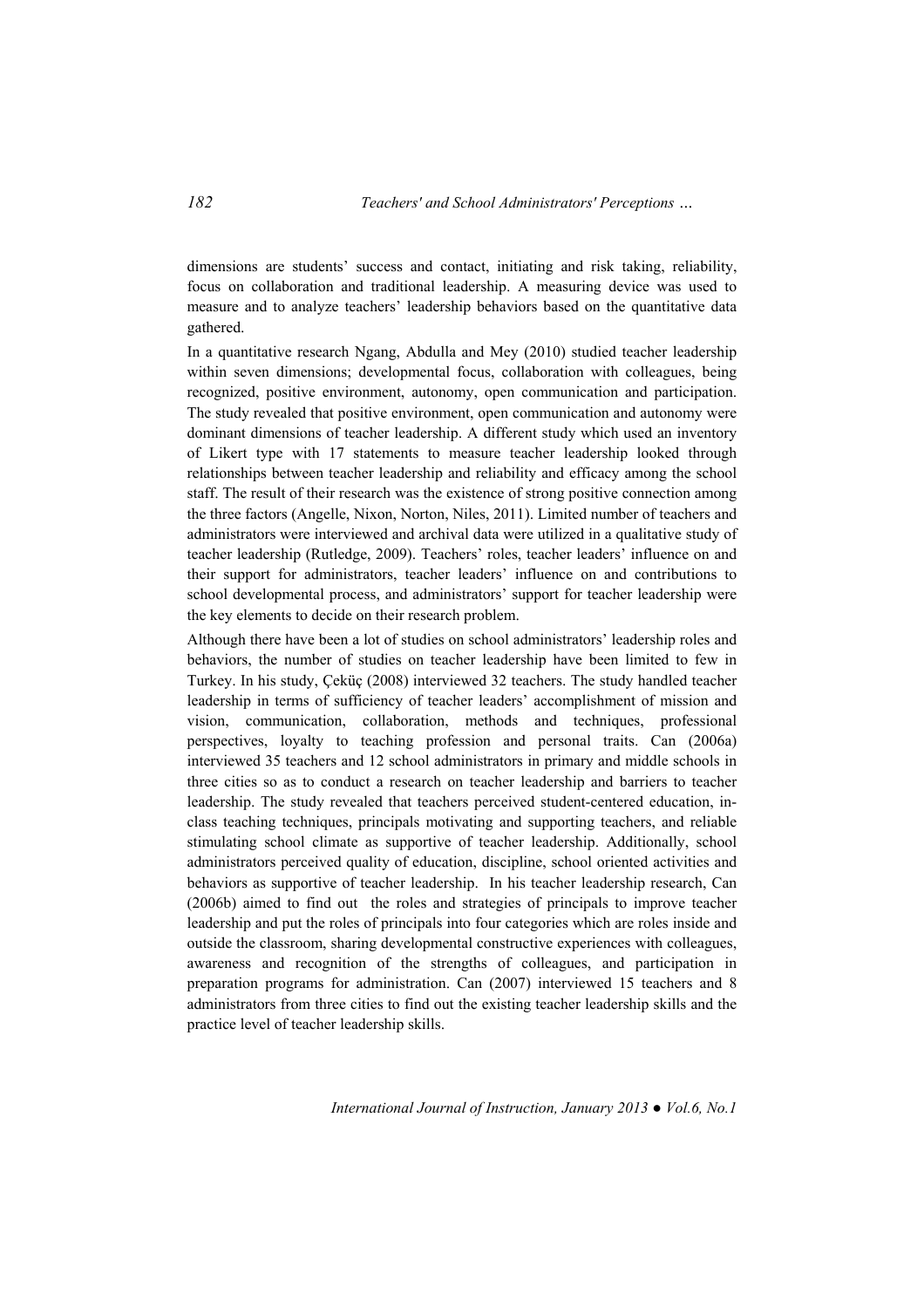Beycioğlu (2009) devised an inventory and used it in his study in which he dealt with teacher leadership in terms of institutional development, professional development and development with colleagues. His study showed that both teachers and administrators submitted their opinions for the existence of teacher leadership in all of its dimensions to some extent. However, the perceptions on teacher leadership have been found less than the expectations on teacher leadership. Reyhan (2010) studied primary school teacher leadership in Turhal town of Tokat, with 610 primary school teachers. She studied her survey within four zones; reliability and influencing others, appreciation and meeting the expectations, ability and openness to change, and educational roles. The study found out that most teachers adopted their educational roles while they were less likely to be open to change. In a research study by Apaydın, Vilkinas and Carton (2011) a measuring instrument devised by Vilkinas and Carton was applied to 300 middle school teachers. It was aimed to determine at what level the teachers were saviors, developers, innovators, entrepreneurs, observers, and integrators. The teachers were found to be at higher levels as saviors, developers and entrepreneurs than as other dimensions.

Both school administrators who were supposed to lead the change process and teachers who were supposed to adopt the process and internalize the change might be blamed for Turkey's failure in getting the desired results from striving reforms to improve education and schools. Teachers undoubtedly play the most important part in educational reforms of all kinds. It is not possible to change and improve education without taking teachers into consideration.

#### **Statement of the research problem**

1. What are the levels of primary schools teachers' and administrators' expectations and perceptions on teacher leadership roles?

2. Are there any significant differences among primary schools teachers' and administrators' expectations and perceptions on teacher leadership roles in terms of the individual variables of (a) type of position, (b) gender, (c) branch, (d) school graduated, and (d) experience?

#### **METHOD**

The study designed in descriptive survey model. A questionnaire is the technique which is used in descriptive survey model. This study aimed to find out the levels of primary schools teachers' and administrators' expectations and perceptions on teacher leadership roles.

Population of the research is state primary school administrators and teachers in Odunpazarı city centre, one of the two central municipalities of Eskişehir, in 2011-2012 educational year. There are 54 state primary schools in Odunpazarı. Administrators and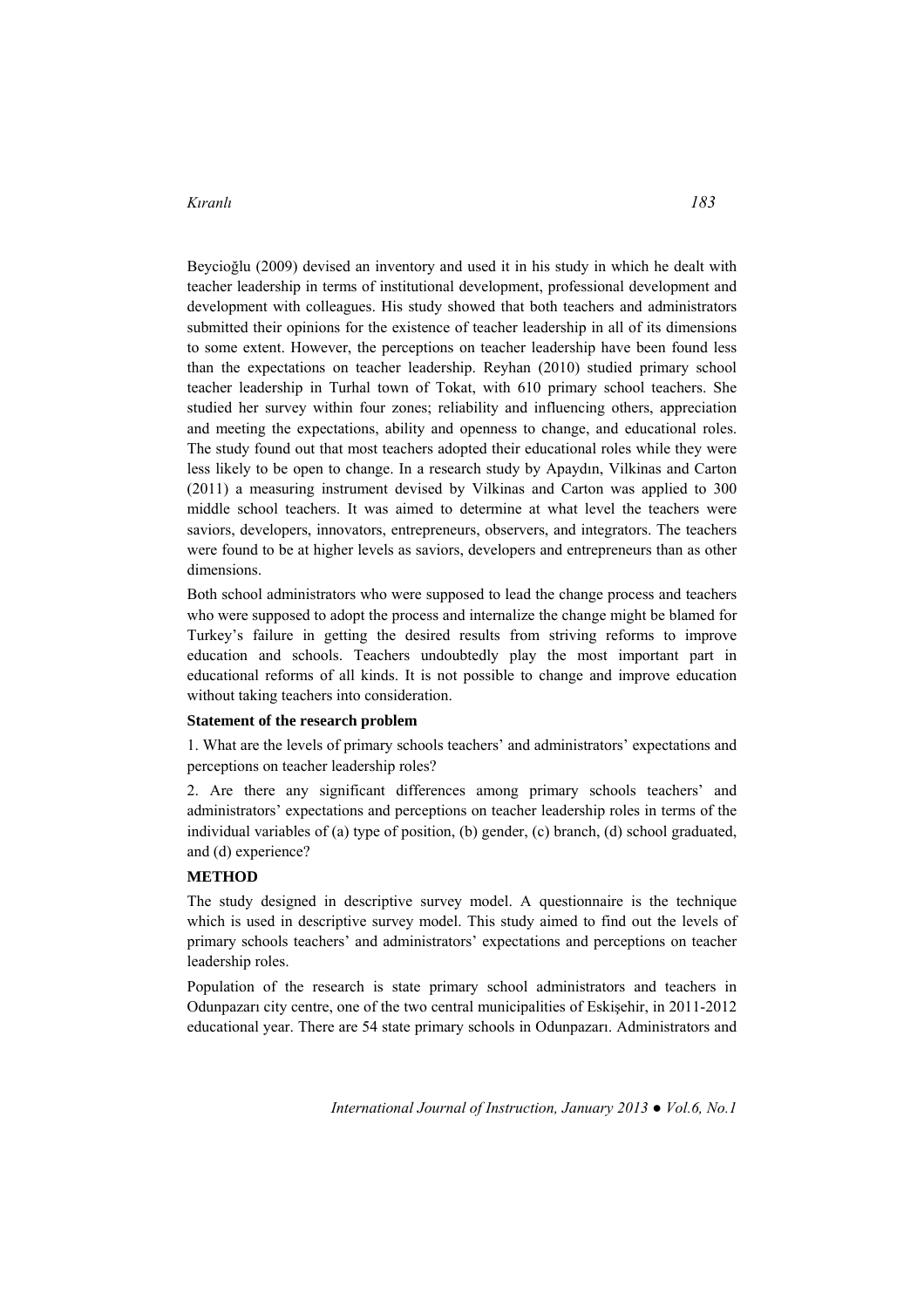teachers in eight primary schools were taken as sample. This is the %14.5 percent of population. The number of participants in the research survey was 76 classroom teachers, 97 subject teachers and 22 administrators as school directors and vicedirectors, which made 195 in total. A data collection instrument consisting of two sections was used. In the first section, the participants' gender, the last higher education school they graduated, their experience, and positions were asked in order to get information about their demographic features. The second section was the "The Questionnaire of Expectations and Perceptions on Teacher Leadership Roles" developed by Beycioğlu (2009).

Beycioğlu did the validity and reliability tests of his questionnaire while he was developing it. The initial form with 29 items was developed after literature review. Then, six experts were consulted to evaluate the quality of each item in the context of clarity, ambiguity, generality, and to validate the content of the questionnaire. The items were also assessed by two inspectors, four teachers, and two school administrators to ensure the clarity and appropriateness of the items. The initial format of the scale was 5- point Likert response set was used. The 29 item initial form was administered to 317 participants who were working for state elementary schools in Hatay city centre. To test the construct validity of the data gathered from the participants Kaiser-Meyer-Olkin and Bartlett tests were performed. For validity studies, exploratory factor analyses were carried out, and also item-total correlations estimated. For reliability studies, Cronbach Alpha and test-retest correlation coefficients were applied. 4 items were found nonsense, so they were left out. The results of the construct validity tests showed the scale was valid in both perception (Kaiser Meyer Olkin = .95, Bartlett's Test of Sphericity=  $5463.25$  p = 000) and expectation (Kaiser Meyer Olkin = 94, Bartlett's Test of Sphericity= 4297.67,  $p = .000$ ) parts. Factor analysis revealed that there are 3 subscales both in Perception and Expectation part in the scale. The coefficient of Cronbach's alpha for expectation part of the scale is 0.93 and it is 0.95 for perception part. for one factor The analysis on the test-retest scores gathered from 40 participants revealed a correlation coefficient of "r=.80" in expectation part and of "r=.87" in perception part which shows that the instrument is reliable over time (Beycioğlu, 2009; Beycioğlu and Aslan, 2010).

After gathering data, reliability tests for this study were done. The results of the coefficient of Cronbach Alpha for expectation part of the scale is 0,94 and for perception part it is 0,92. Moreover, for the validity of his questionnaire, with the total scores of perception and expectation part levels the least and the most the percent of 27, independent groups t-test was applied. As a result of analysis it is seen a significant differences between groups  $(p<0.05)$ .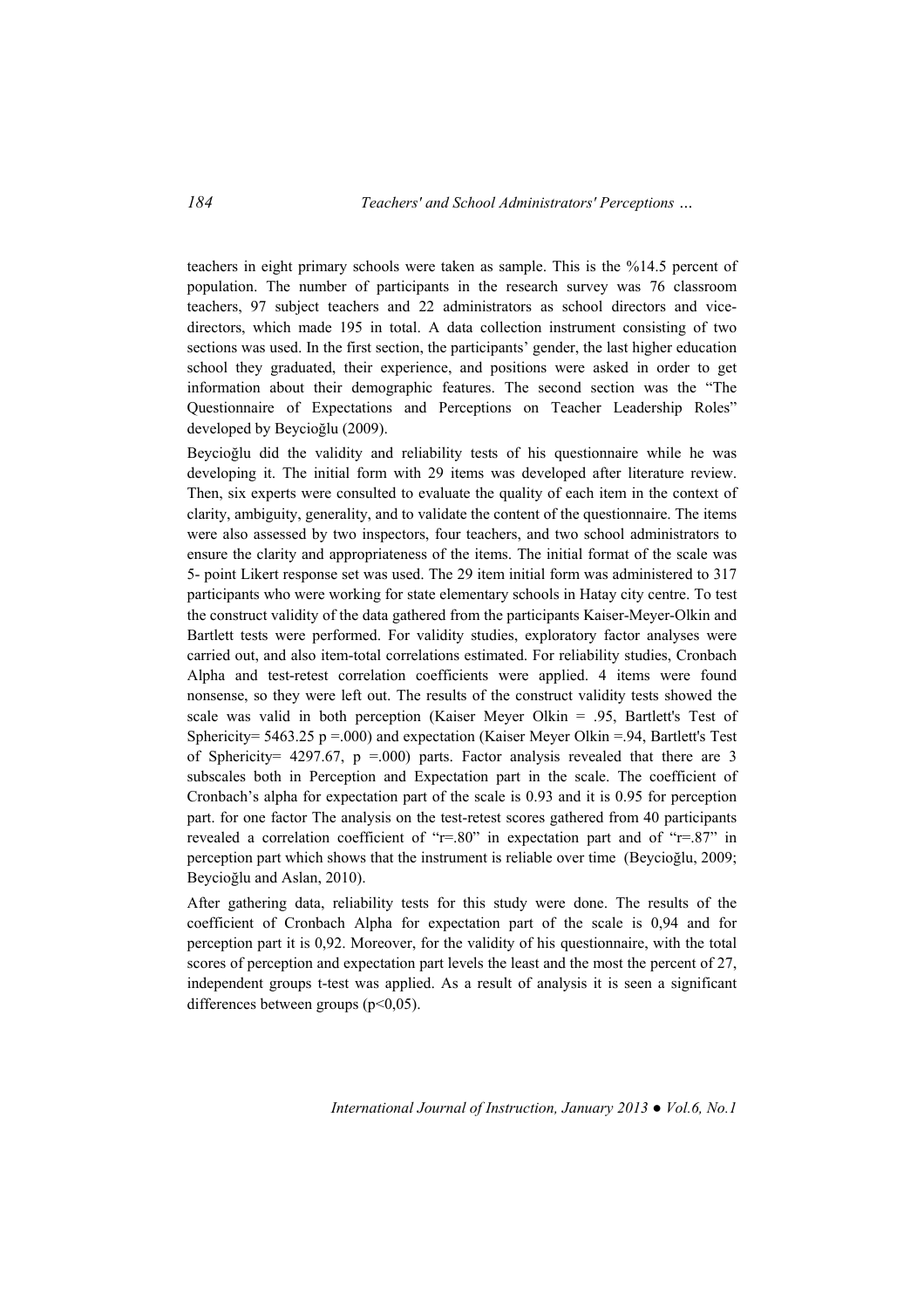Therefore, it can be said the questionnaire form used in this study is reliable and valid. The questionnaire consists of 25 items, each of which belongs to one of three dimensions of both perception and expectation and is to be evaluated in five scale (from  $1 -$  Always to  $5 -$  Never) Likert type inventory. The three dimensions are institutional development, professional development and collaboration with colleagues. Nine of these items, items 6, 7, 8, 9, 11, 13, 14, 15, and 16 were about the dimension of institutional development. Eleven of them, items 10, 12, 17, 18, 19, 20, 21, 22, 23, 24, and 25 were about the dimension of professional development, and items 1, 2, 3, 4, and 5 were the five items in the questionnaire about the dimension of collaboration with colleagues. The personal information form and "The Questionnaire of Expectations and Perceptions on Teacher Leadership Roles" which researcher was permitted to use by Beycioğlu (2009), the developer of the questionnaire, were combined and delivered to participants. Collected responses were transferred into, coded and analyzed through the software SPPS 17. The significance level was taken as 0.05 in the evaluation process.

#### **FINDINGS AND INTERPRETATION**

Findings from the analysis of the gathered data and findings related interpretations were presented in this section. Quantitative findings were tabulated according to the individual variables and then they were interpreted.

#### **1. Findings and Interpretations According to the First Research Problem**

The first research problem was stated as "What are the levels of primary school administrators' and teachers' expectations and perceptions on teacher leadership roles (a. institutional, b. professional, c. collaboration) Table 1 and Table 2 show a general evaluation of the participants' expectations and perceptions on teacher leadership roles.There are three dimensions of teacher leadership. They are: institutional development, professional development and collaboration with colleagues. So their mean (x) is calculated.

| Dimension                     | n   | Minimum | Maximum |        | SS    |
|-------------------------------|-----|---------|---------|--------|-------|
| Institutional development     | 195 | 18.00   | 45.00   | 36.72  | 5.43  |
| Professional development      | 195 | 27.00   | 55.00   | 49.76  |       |
| Collaboration with colleagues | 195 | 13.00   | 25.00   | 22.01  | 2.63  |
| Total                         | 195 | 66.00   | 125.00  | 108.49 | 10.90 |

Table 1: Levels of the participants' expectations on teacher leadership roles

Table 2: Levels of the participants' perceptions on teacher leadership roles

| Dimension                     | n   | Minimum | Maksimum |       | SS    |
|-------------------------------|-----|---------|----------|-------|-------|
| Institutional development     | 195 | 15.00   | 44.00    | 31.1  | 6.25  |
| Professional development      | 195 | .5.00   | 55.00    | 43.67 | 7.18  |
| Collaboration with colleagues | 195 | 10.00   | 25.00    | 18.75 |       |
| Total                         | 195 | 48.00   | 124.00   | 93.53 | 14.73 |

Considering the mean values in the tables above, it is seen that administrators' and teachers' expectations are higher than their perceptions. This reveals that actual teacher leadership practices in their schools are lower than they expected and they have more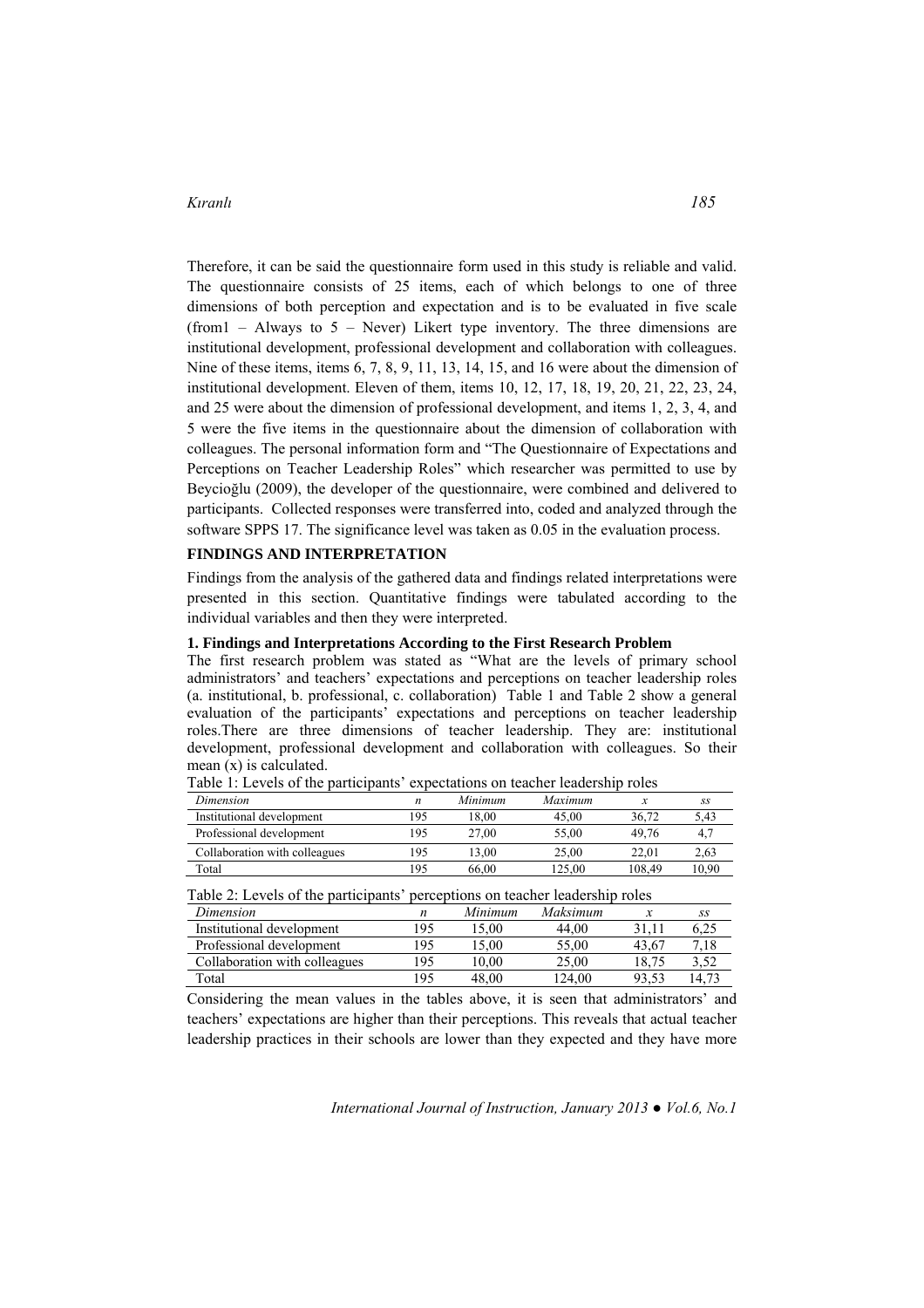expectations on teacher leadership roles. This can easily be concluded from the total mean values,  $x=108,49$  (Always) for expectations and,  $x=93,53$  (Often) for perceptions. a. For the dimension of institutional development, mean value for teacher leadership roles expectations of the participants' responses is 36,72 (Often), while the mean value for their perceptions is 31,11 (Often). Considering the values for the participants' expectations, the mean value for the item 9 which is intended to measure *"the willingness level of the participants in activities for school development"* is represented by the highest score,  $x=4,37$  (Always) whereas the lowest mean value  $x=3,64$  (Often) belongs to the item 6, which is intended to measure *expectations level of the participants to take part in study groups around the town, city or the country*." Similarly in Table 2 showing the perceptions of the participants, item 6 has the lowest mean value,  $x=2.96$  (Sometimes) and again item 9 has the highest mean value,  $x=3.79$ (Often). These findings suggest that participants want to see more practices of teacher leadership roles in activities for school development at both expectation and perception levels. The participants tend to give less importance in participating school development activities outside their schools connected with teacher leadership roles.

b. As for Professional development dimension, mean value for the participants' expectations on teacher leadership roles is 49,76 (Always), while the mean value for their perceptions is 43,67 (Often). Item 24 which states "*giving confidence to students*" has a mean value of x=4,77 (Always) and item 19 which states "*appreciation of colleagues as a valuable members of school*" has a mean value of x=4,66 (Always) as the two highest mean values. The lowest mean value  $x=4.36$  (Always) belongs to the item 20 which states "*Making effort to make the colleagues participate in school related decision-making.*" Related to Administrators' and teachers' perceptions, item 24 which states "*giving confidence to students*" has the highest mean value x=4,27 (Always) while the lowest mean value x=3,34 (often) belongs to item 25, which measures the level of "*showing positive attitudes towards solutions to school related problem*s."

c. When it comes to dimension of "*collaboration with colleagues,*" the arithmetic mean value for the participants' expectations is 22,1 (Always) and the arithmetic mean value for their expectations is 18,75 (Often). In this dimension, the highest mean value for the participants expectations is  $x=4.69$  (Always) is that of the item 1, which is about "*helping the novice or just appointed teachers*." The lowest mean value x=4,19 (Always) belongs to item 5 which is about " *inclusion in the process of teacher related studies or projects in their preparation, execution, or participation phases*." Similarly, as the participants' perceptions, the highest mean level x=4,10 belongs to item 1, whereas the lowest mean level  $x=47$  (Often) belongs to item five. These findings suggest that participants highly adopt helping other teachers in expectation and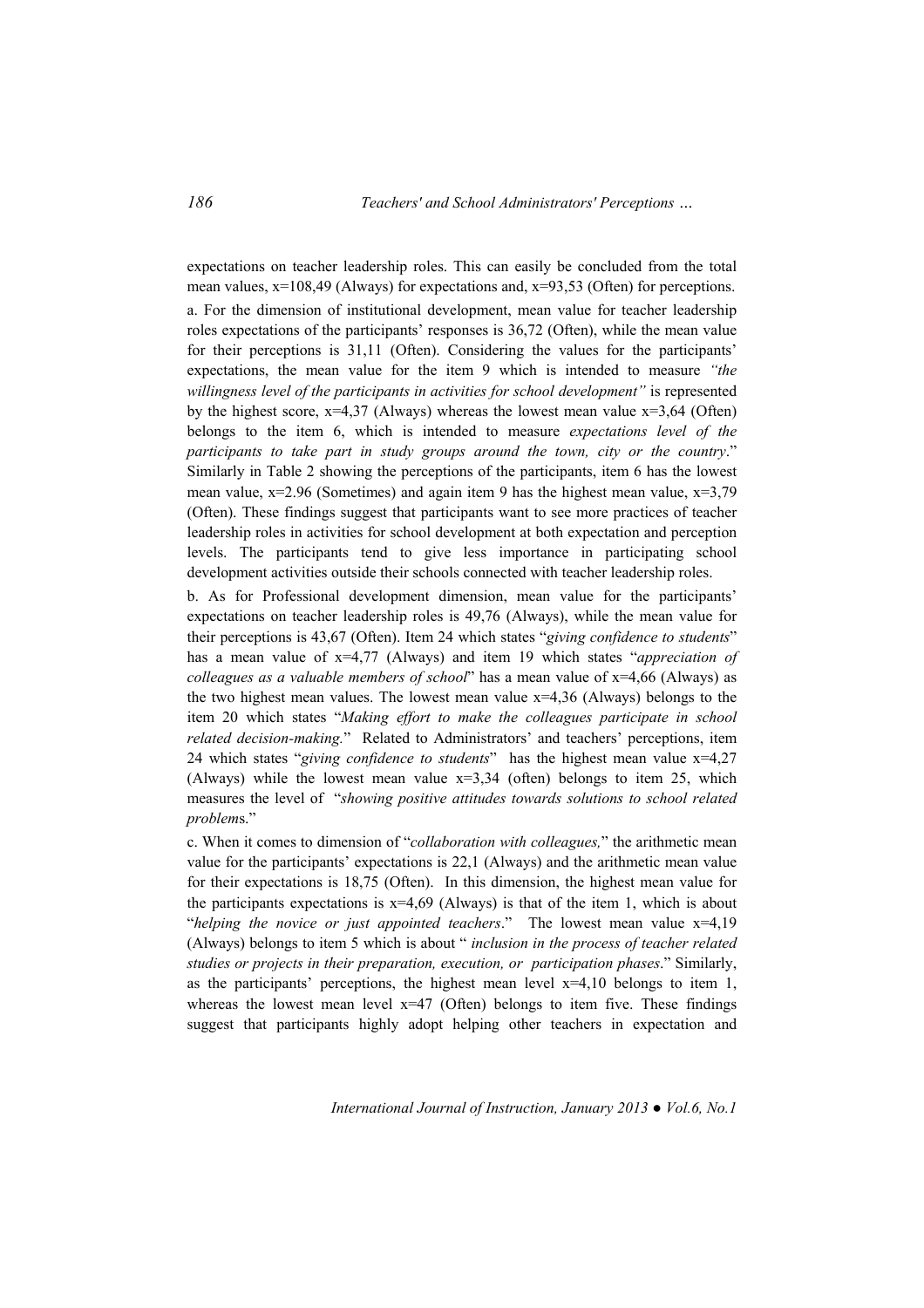perception level. On the other hand they are not considering participating teacher related studies or project as little relevant to teacher leadership.

#### **2. Findings and Interpretation According to the Second Research Problem**

The second problem of the research was previously stated as "Are there any differences in the primary school administrators' and teachers' expectations and perceptions on teacher leadership roles according to a. their positions (administrator-teacher), b. gender, c. branch, d. the schools they graduated, and e. the years of experience.

2.a There are comparison between different two group as an administrator and teacher. There are three dimensions of participants. They are: institutional development, professional development and collaboration with colleagues. Therefore the independent group t-test was applied to find out if the participants' expectations and perceptions on teacher leadership roles differ significantly according to the variable of the participants' positions and its scores were shown in Table 3 and Table 4.

Table 3: Analysis of the participants' expectations on teacher leadership roles according to the variable of their positions at school.

| Dimension                 | Position      | $\boldsymbol{n}$ |        |       |          | $\overline{p}$ |
|---------------------------|---------------|------------------|--------|-------|----------|----------------|
| Institutional development | Administrator | 22               | 41,00  | 3.46  | $-4.081$ | $0.01*$        |
|                           | Teacher       | 173              | 36,18  | 5,39  |          |                |
|                           | Administrator | 22               | 51,68  | 3.34  | $-2.029$ | $0.44*$        |
| Professional development  | Teacher       | 173              | 49,51  | 4,86  |          |                |
| Collaboration with        | Administrator | 22               | 22,95  | 3,03  | $-1.811$ | ,072           |
| colleagues                | Teacher       | 173              | 21,88  | 2.55  |          |                |
|                           | Administrator | 22               | 115,64 | 6,87  | $-3.350$ | $0.01*$        |
| Total                     | Teacher       | 173              | 107,58 | 11.00 |          |                |

Table 4: Analysis of the participants' perceptions on teacher leadership roles according to the variable of position at school.

| Dimension                 | Position      | n   | Χ      |       |          |          |
|---------------------------|---------------|-----|--------|-------|----------|----------|
| Institutional development | Administrator | 22  | 36,59  | 6.04  | $-4.587$ | $.000*$  |
|                           | Teacher       | 173 | 30,42  | 5,94  |          |          |
|                           | Administrator | 22  | 47,86  | 4.91  | $-2.969$ | $0.003*$ |
| Professional development  | Teacher       | 173 | 43,13  | 7.26  |          |          |
| Collaboration with        | Administrator | 22  | 20,36  | 3.89  | $-2.299$ | $0.023*$ |
| colleagues                | Teacher       | 173 | 18.55  | 3,43  |          |          |
|                           | Administrator | 22  | 104.82 | 11.48 | $-3.956$ | $000*$   |
| Total                     | Teacher       | 173 | 92,10  | 14,50 |          |          |

The findings from Table 3 reveal that the participants' views on teacher leadership roles do not vary in the dimension of collaboration. However, they significantly vary in the dimension of professional development (p<, 05). When the findings for professional and institutional development are examined, school administrators are found to have higher arithmetic averages than teachers.

When the findings in Table 4 are examined, it is seen that participants' perceptions of teacher leadership roles show significant difference in terms of the dimensions of professional development, institutional development and collaboration ( $p$ <  $(0,05)$ ). The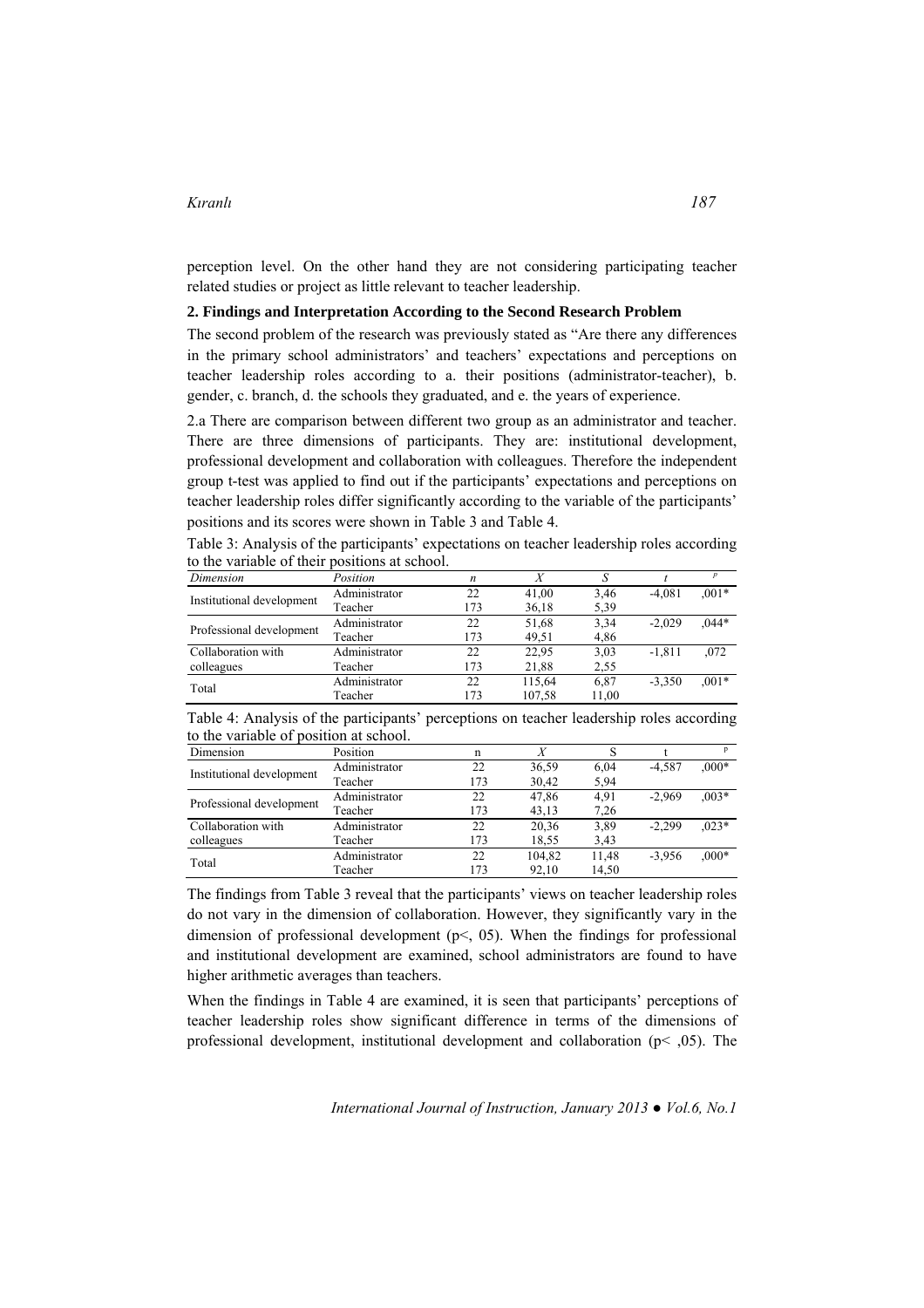findings in the table also revealed that school administrators have higher arithmetic averages than teachers in all dimensions, which means school administrators have significantly higher perceptions of teacher leadership roles than teachers.

2b. Table 5 and Table 6 show the scores of t-test which was applied to find out if the participated school leaders' and teachers' expectations and perceptions on teacher leadership roles differ significantly according to variable of gender.

| Dimension                     | Gender | $\boldsymbol{n}$ | X      | S     |         |      |
|-------------------------------|--------|------------------|--------|-------|---------|------|
| Institutional development     | Male   | 81               | 36,47  | 5.98  | $-.550$ | .583 |
|                               | Female | 114              | 36,90  | 5,01  |         |      |
| Professional development      | Male   | 81               | 49,60  | 5,42  | $-.380$ | .704 |
|                               | Female | 114              | 49,87  | 4,24  |         |      |
| Collaboration with colleagues | Male   | 81               | 21,91  | 2,93  | $-410$  | .683 |
|                               | Female | 114              | 22,07  | 2,40  |         |      |
| Total                         | Male   | 81               | 107.99 | 12,36 | $-.538$ | ,591 |
|                               | Female | 114              | 108,84 | 9.78  |         |      |

Table 5: Analysis of the participants' expectations on teacher leadership roles according to the variable of gender.

Table 6: Analysis of the participants' perceptions on teacher leadership roles according to the variable of gender.

| Dimension                     | Gender | $\boldsymbol{n}$ | X     | S     |       | p        |
|-------------------------------|--------|------------------|-------|-------|-------|----------|
| Institutional development     | Male   | 81               | 31,84 | 6,52  | 1,372 | ,172     |
|                               | Female | 114              | 30,60 | 6,02  |       |          |
| Professional development      | Male   | 81               | 44,89 | 6,00  | 2,020 | $0.045*$ |
|                               | Female | 114              | 42,80 | 7,82  |       |          |
| Collaboration with colleagues | Male   | 81               | 19.19 | 3.68  | 1.444 | ,150     |
|                               | Female | 114              | 18,45 | 3.39  |       |          |
| Total                         | Male   | 81               | 95,91 | 13,95 | 1.915 | ,057     |
|                               | Female | 114              | 91,84 | 15,09 |       |          |
|                               |        |                  |       |       |       |          |

The findings in Table 5 do not give away any significant differences in participants' expectations on teacher leadership roles in institutional development, professional development and collaboration dimensions according to the participants 'genders. That is to say, both male and female participants have similar expectations on teacher leadership roles.

Although the values for the participants' perceptions on teacher leadership roles according to the variable of gender do not show significant differences in institutional development and collaboration dimensions, findings in the table signify a noticeable difference in professional development dimension in favor of males. In other words, both male and female participants have similar views on institutional development and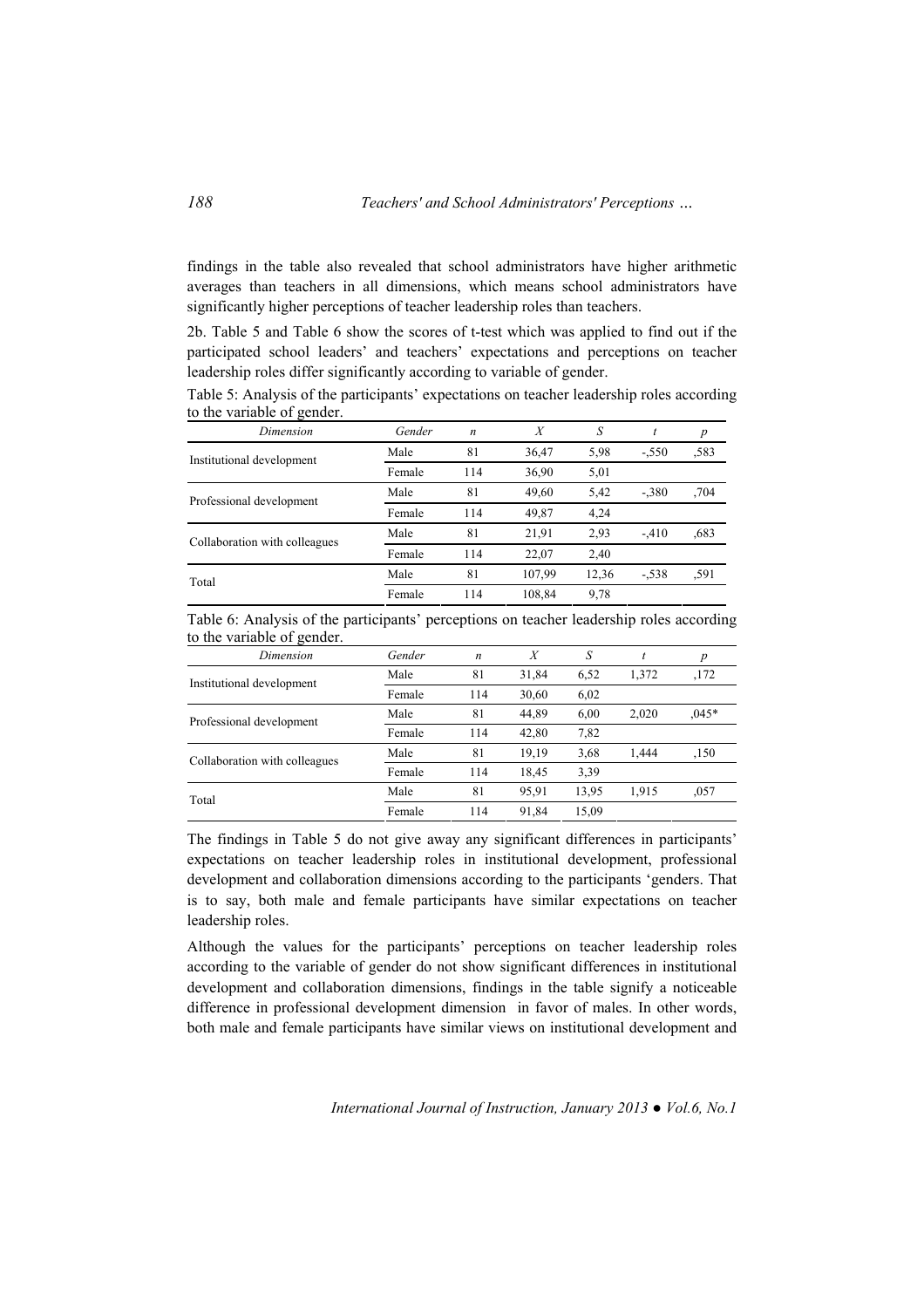collaboration dimensions of teacher leadership roles. However, male participants have higher expectations in professional development dimension of teacher leadership roles.

2c. Table 7 and Table 8 below show the scores of t-test which was applied to find out if the participated school leaders' and teachers' expectations on teacher leadership roles differ significantly according to variable of branch

| Dimension                     | Subject taught    | $\boldsymbol{n}$ | $\boldsymbol{X}$ | S     |       | $\boldsymbol{p}$ |
|-------------------------------|-------------------|------------------|------------------|-------|-------|------------------|
| Institutional development     | Classroom teacher | 76               | 36,71            | 5,35  | 1,148 | ,253             |
|                               | Subject teacher   | 97               | 35,76            | 5,42  |       |                  |
| Professional development      | Classroom teacher | 76               | 50,50            | 4,38  | 2,393 | $0.018*$         |
|                               | Subject teacher   | 97               | 48,74            | 5,09  |       |                  |
| Collaboration with colleagues | Classroom teacher | 76               | 22,32            | 2,31  | 1.983 | $.049*$          |
|                               | Subject teacher   | 97               | 21,55            | 2.69  |       |                  |
| Total                         | Classroom teacher | 76               | 109,53           | 10.51 | 2,082 | $0.039*$         |
|                               | Subject teacher   | 97               | 106.05           | 11,18 |       |                  |

| Table 7: Analysis of the participants' expectations on teacher leadership roles according |  |
|-------------------------------------------------------------------------------------------|--|
| to the variable of subject                                                                |  |

Table 8: Analysis of the participants' perceptions on teacher leadership roles according to the variable of subject

| Dimension                     | Subject taught    | $\boldsymbol{n}$ | X     | S     |       | $\boldsymbol{p}$ |
|-------------------------------|-------------------|------------------|-------|-------|-------|------------------|
| Institutional development     | Classroom teacher | 76               | 31,12 | 6,23  | 1,381 | ,169             |
|                               | Subject teacher   | 97               | 29,87 | 5.67  |       |                  |
| Professional development      | Classroom teacher | 76               | 43,21 | 8,00  | ,124  | .901             |
|                               | Subject teacher   | 97               | 43,07 | 6,66  |       |                  |
| Collaboration with colleagues | Classroom teacher | 76               | 18,66 | 3.52  | .368  | .714             |
|                               | Subject teacher   | 97               | 18,46 | 3.38  |       |                  |
| Total                         | Classroom teacher | 76               | 92,99 | 16,10 | .712  | ,477             |
|                               | Subject teacher   | 97               | 91.40 | 13,16 |       |                  |

When the findings in Table 7 were examined, it is seen that participants' expectations on teacher leadership roles in institutional development dimension do not have any significant difference according to the variable of branch. On the other hand, there is a significant difference in professional development and collaboration dimensions of teacher leadership roles in favor of classroom teachers which infer classroom teachers have higher expectations on teacher leadership roles in professional development and in collaboration dimensions than subject teachers.

When the values in Table 8 are considered, participants' perceptions on teacher leadership roles in institutional development, professional development and collaboration dimensions according to the variable of branch, subject teachers and classroom teachers do not reflect any significant difference.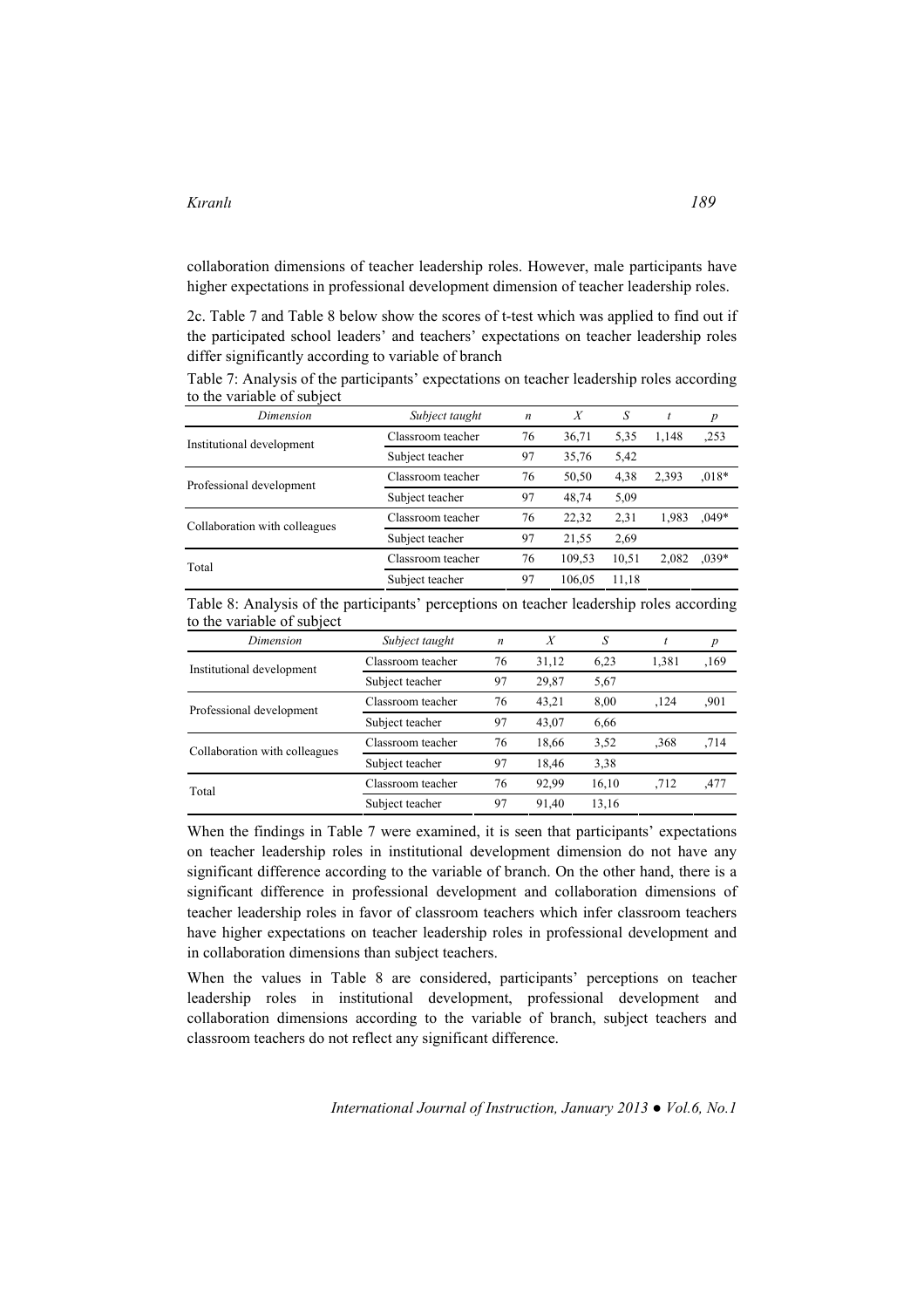2. d and e. One-way ANOVA test was applied in order to find out if there is a significant difference in participants' expectations and perceptions on teacher leadership roles according to the variable of school graduated and years of experience. When findings examined, there are no significant differences in the participants' views according to the sub-dimensions of the scale.

#### **CONCLUSIONS, DISCUSSION AND SUGGESTIONS**

The following conclusions were drawn from the research findings and they were discussed by comparing the conclusions of the researches in the field.

1. Participants usually had high expectations and perceptions on teacher leadership roles (a. institutional, b. professional, c. collaboration). However, their level of expectations was higher than their level of perceptions. Katzenmeyer and Moller (2001) emphasized that if school leaders believe and give more importance to teacher leadership, teachers can be awakened to show more teacher leadership roles. Conclusions of various researches show both some similarities to and differences from this study's conclusions. Grant, Gardner, Kajee, Moodley and Somaroo's (2010) research's conclusion is paralel to this research's. Their conclusion is that teachers' level of expectations is higher than their level of perceptions on teacher leadership. Chirume's (2008), Akert's (2009) and Boyd's (2011) research conclusions showed that the administrators' level of perceptions on teacher leadership is higher than the level of their expectations. Muijs and Haris (2006) claimed that a high level of institutional development promotes teacher leadership roles of teachers and administrators. Teacher leadership in professional dimension can be developed if teachers involve in teacher development activities and programmes. They added that collaboration brings professional development, and professional development brings institutional development. According to Kenyon (2008), Katzenmeyer and Moller (2001) teachers' professional development is found as an important value. Teachers demanded that they should be provided with formal opportunities for professional development to perform more teacher leadership roles.

2. The following conclusions have been gained from primary schools teachers' and administrators' expectations and perceptions on teachers' leadership roles in terms of the individual variables of: type of position, gender, branch, and school graduated, and experience.

a. Participants' expectations and perceptions on teacher leadership roles according to the variable of position except for collaboration, in institutional development and professional development dimensions differed against teachers and in favor of administrators. Teachers were seen to have lower expectations and perceptions. Angelle and DeHart (2011) found that the administrators' have stronger viewpoints on teacher leadership than teachers'. Bartfield's (2011) research conclusion is that the level of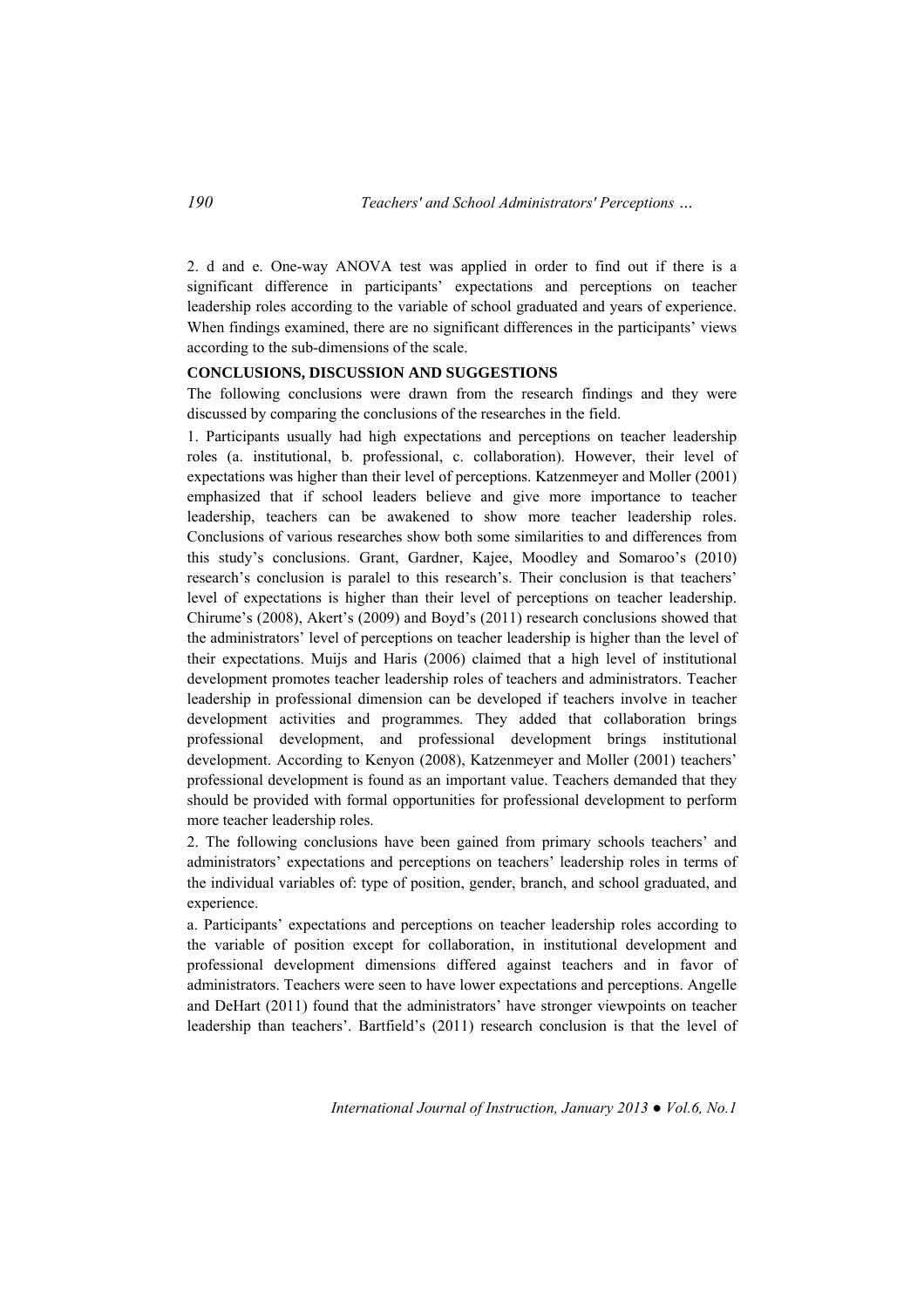administrators' perceptions is higher than teachers' level of expectations on teacher leadership. Estes's (2009) research put forth no relationship among teacher leadership behaviors, institutional development and teacher professional development according to school administrator's perceptions on teacher leadership. In Chirume's (2008) and Burke's (2009) research, administrators and teachers collaboration level was found to be the highest level.

b. It was seen that there were no differences in participants' expectations on teacher leadership roles according to the variable of gender in institutional development, professional development and collaboration with colleagues dimensions. Participants' perceptions on teacher leadership roles according to the variable of gender differed significantly only in professional development dimension in favor of male participants. Chirume's (2008) and Grant and others' (2010) survey reseach conclusion pointed no differences in regard to variety of gender on teacher leadership.

c. It was seen that there was a significant difference in participants' expectations on teacher leadership roles in favor of classroom teachers according to the variable of branch in professional development and collaboration dimensions. It was seen that participants' perceptions on teacher leadership roles according to the variable of branch did not differ at all in any of the dimensions. Angelle and DeHart (2011) searched if elemantary, middle and high school teachers' collaboration makes differences. Their research conclusion showed that elementary school class teachers have higher collaboration level than high school subject teachers. According to Johnson and Birkeland (2003) veteran-oriented professional development provides more development and encouragement on teacher leadership. If novice teacher gets professional guidance and support, they gain more job satisfaction and professional development.

d. The study showed no significant difference either in the expectations or in the perceptions of the participants on teacher leadership roles according to the variable of school graduated. Grant and others' (2010) research's conclusion is paralel to this research's conclusion. They found no significant difference in the variable of school graduated. Angelle and DeHart (2011) research conclusion showed no differences between administrators and teachers according to the variable of school graduated. However, having a master or doctorate degree brought lower level of teacher leadership, especially in the dimension of collaboration. Triska (2007) asserted that a high level of collaboration in schools is an indicator of overall school leadership. Harris and Lambert (2003) said that collaboration is at the heart of teacher leadership, as it is premised on change that is undertaken collectively.

e. The study showed no significant difference either in the expectations or in the perceptions of the participants on teacher leadership roles according to the variable of experience. Sides's (2010) research's result is similar to this research's. Years of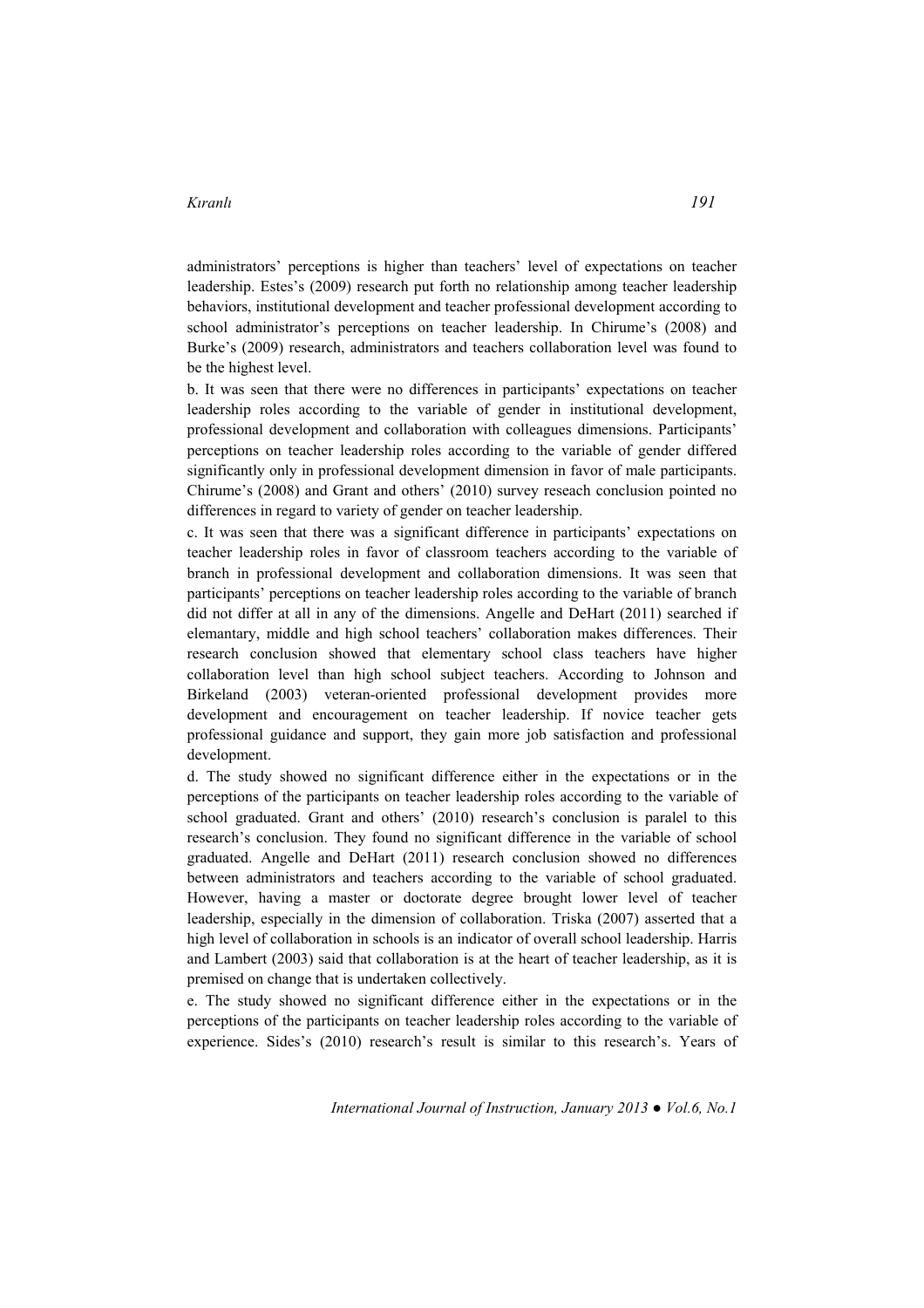teaching experience isn't an accurate predictor of level of teacher leadership. But, Johnson and Birkeland (2003) identified that novice teachers need veteran-oriented teacher leadership.

The following suggestions could be made according to the results of the research.

1. In general, participants in the sampling of this study had high level of expectations and perceptions on teacher leadership. Thus, it would be better to carry out some works and studies to support and promote teacher leadership at schools. Some courses and projects could be held both for teachers and administrators with their co-participation or separately for teachers and administrators.

2. One of the noteworthy results of the study is that teachers have lower levels of expectations and perceptions on teacher leadership than administrators. Unlike the administrators, teachers have recessive attitudes towards their own leadership roles. Therefore, administrators should give teachers more time, confidence and support them motivationally to improve their leadership skills and give them responsibilities and opportunities that require more leadership practices and skills.

3. As this study revealed that the female participants have lower level of perceptions on teacher leadership roles in professional development dimension than male participants, school administration should provide female teachers for required conditions and encourage them to improve professionally at least to the level of male teachers.

4. Because the participants' expectations on teacher leadership roles in the professional development and the collaboration dimensions according to variable of branch differed significantly in favor of the class teachers, subject teachers should also be made to develop professionally as much as class teachers. In order to this, there should be more educational activities enabling professional development of subject teachers. Also, more opportunities for them to take part in school related works should be created. To promote collaboration among subject teachers, more emphasis should be given in subject group teachers' co-operation as in secondary schools.

5. In the framework of this study, the finding that neither the participants' expectations nor their perceptions on teacher leadership roles differed significantly according to school graduated and experience that this factor is not efficient in teacher leadership. It might have been a result of school culture, climate or organizational development. Teachers should receive in-service trainings on teacher leadership combined with trainings on school culture, school improvement and school climate.

6. Future research should be repeated in different cities, in different levels of schools by adding observation and interview techniques.

### **REFERENCES**

Akert,N. (2009).*The Perceptions of Teachers And Principals In Regard To Teacher Leadership And School Improvements.* Phd. Thesis. University of Missouri, Colombia.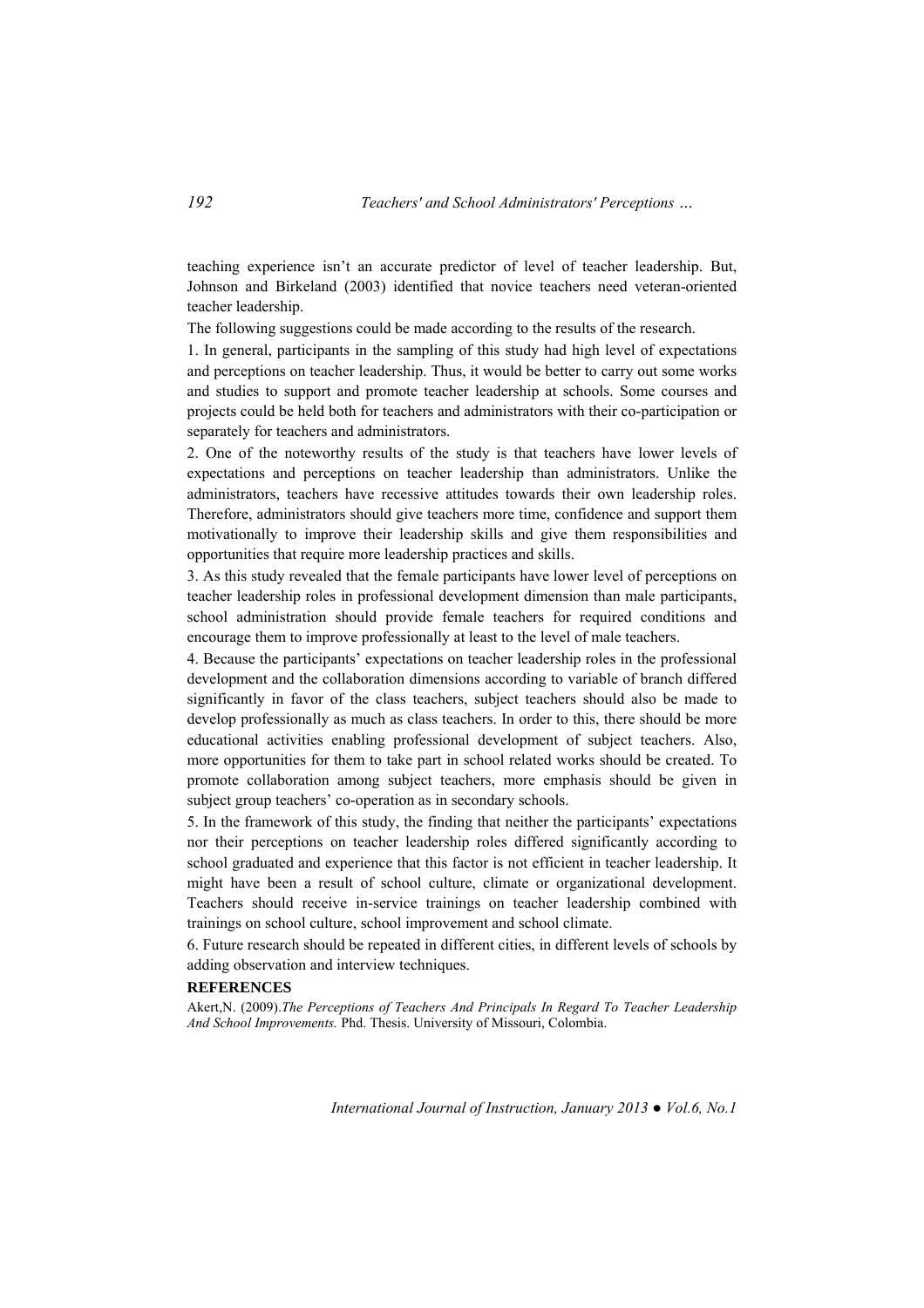Angelle, P. S., Nixon, T.J., Norton, E.M., Niles.C.A. (2011). *Increasing organizational effectiveness: An examination of teacher leadership, collective efficacy, and trust in schools.* Paper presented at the annual meeting of the University Council for Educational Administration, Pittsburgh, 19 Nov. 2011.

Angelle, P. S., DeHart, C.A.(2011). Teacher Perceptions of Teacher Leadership: Examining Differences by Experience, Degree and Position. *Nass Bulletin 95 (2),* 141-160.

Apaydın, Ç., Vilkinas, T., Carton, G. (2011). Türkiye'de ortaöğretim okul öğretmenlerinin etkili liderlik belirleyicileri. *Ankara Üniversitesi. Eğitim Bilimleri Fakültesi Dergisi, 44(*1), 107-129.

Bartfield, C.S.H. (2011) *The Perceptions of Teachers And Principals İn Regard To Teacher Leadership And School İmprovement.* Phd. Thesis. Louisiana Tech University, U.S.A.

Beachum, F; Dentith, A.M. (2004): *Teacher Leaders Creating Cultures of School Renewal and Transformation*, The Educational Forum, 68:3, 276-286, Routledge. Available at: http://dx.doi.org/10.1080/00131720408984639 [Accessed December 01, 2011].

Beycioğlu, K. (2009).*İlköğretim okullarında öğretmenlerin sergiledikleri liderlik rollerine ilişkin bir değerlendirme.* Doktora Tezi. İnönü Üniversitesi. Sosyal Bilimler Enstitüsü, Malatya.

Beycioğlu, K. ve Aslan. (2010). B. Teacher leadership scale: A validity and reliability study. *İlkoğretim Online*, *9* (2), 764-775.

Blase, J. & Blase, J. (2004). *Handbook of instructional leadership* (2nd ed.).Thousand Oaks, CA: Corwin Press.

Boyd, K.A.(2011). *High school principals' perceptions on teacher leadership.* Phd. Thesis. California State University.

Burke, K.A.(2009). *The Principals' Role In Supporting Teacher Leadership and Building Capacity: Teacher and Administrator Perspectives.* Phd. Thesis. San Diego State University, California, U.S.A

Can,N. (2006a). Öğretmen liderliği ve engelleri. *Sosyal Bilimler Araştırmaları Dergisi, 2006*(2), 137-161.

Can, N. (2006b). Öğretmen liderliğinin geliştirilmesinde müdürün rol ve stratejileri. *Erciyes Üniversitesi. Sosyal Bilimler Enstitüsü Dergisi*, *21*(2), 349-363.

Can, N. (2007).Öğretmen liderliği becerileri ve bu becerilerin gerçekleştirilme düzeyi. *Erciyes Üniversitesi. Sosyal Bilmler Enstitü Dergisi, 22* (1), 263-288.

Can, N. (2009). *Öğretmen liderliği* (Teacher leadership). Ankara: Pegema.

Chirume, E. (2008) *A Study of Educational Leadership. The Principals' And Teachers' Perceptions On Teacher Leadership Dynamics In Southest Ohio.* Phd Thesis. The College Education of Ohio University, U.S.A.

Çeküç, S. (2008). *Lider öğretmen yeterliliklerinin incelenmesi üzerine empirik bir araştirma.* Yüksek Lisans Tezi. Marmara Üniversitesi. Eğitim Bilimleri Enstitüsü, İstanbul.

Day, C. and Harris, A. (2003) Teacher leadership, reflective practice and school improvement in Leithwood K & Hallinger P (eds) *Second International Handbook of Educational Leadership and Administration,* Dordrecht: Kluwer Academic*.* 

Estes, K.R.(2009). *An Analysis of The Relationship Between High School Principals' Perception of Teacher Leadership.* Phd. Thesis. Tarleton State University, Texas, U.S.A.

Frost, D. and Durrant J. (2003). Teacher leadership: Rationale, strategy and impact. *School Leadership and Management. 23*(2), 173-186.

Grant, C., Gardner, K. , Kajee, F., Moodley, R., Somaroo. S. (2010). Teacher Leadership: A Survey Analysis is of KwaZulu-Natal Teachers' Perceptions. *South African Journal of Education. 30*, 401-419.